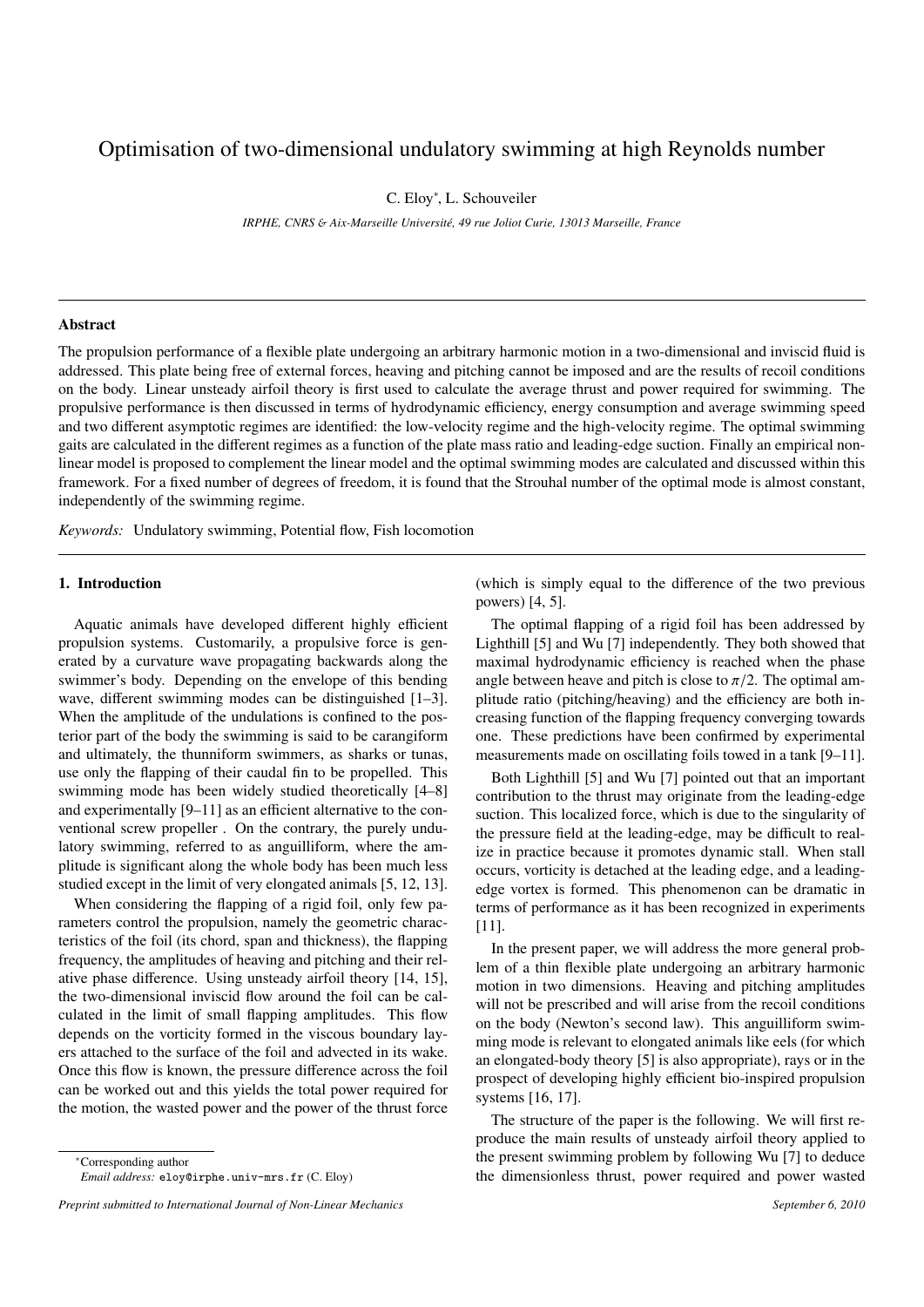as a function of the parameters of the problem. The optimal swimming motions will then be calculated and discussed in the framework of this linear model. We will then introduce an empirical non-linear model and show how the optimal swimming gaits are modified. Finally, we will discuss these results in the context of fish swimming.

#### 2. Formulation of the problem

#### *2.1. Plate deformation*

Consider the harmonic deformation with angular frequency Ω of a flexible plate of length 2*L* and zero thickness in a twodimensional inviscid and incompressible fluid (Fig. 1). The transverse deformation of the plate produces a longitudinal instantaneous thrust force *T*. In the cruising regime, when this force is averaged over one period, it is equilibrated by the average drag *D* and yield an average swimming velocity *U* .

Choosing the frame of reference moving with the plate at velocity *U* and using the half-chord *L* and the angular frequency  $\Omega$  as characteristic length and frequency to formulate the problem in dimensionless form (with lowercase letters), the plate deformation may be prescribed by

$$
y(x,t) = h(x) e^{it} \quad (-1 < x < 1), \tag{1}
$$

where  $h(x)$  is a continuous function assumed to be small at this point, i.e. *h*  $\ll$  1 and  $\partial h/\partial x \ll 1$ . In this dimensionless form, the flow velocity is now  $u = U/(\Omega L)$ . Note that the reduced frequency *k*, commonly used in aerodynamics, is the inverse of the dimensionless velocity:  $k = 1/u = \Omega L/U$ .

The plate motion is expanded onto the eingenmodes of an elastic beam in vacuo with free-free boundary conditions

$$
h(x) = \sum_{n=1}^{N} a_n h_n(x),
$$
 (2)

with  $h_1(x) = 1$ ,  $h_2(x) = x$ , and  $h_n(x)$ , the *n*-th eigenmode given explicitly in the Appendix. This expansion ensures that no internal force or torque have to be applied at the free ends of the



Figure 1: Sketch of the swimming flexible plate: (*a*) in dimensional units and (*b*) in dimensionless units and in the frame of reference moving at velocity *U*.

plate. The first two eigenmodes  $h_1(x)$  and  $h_2(x)$  correspond to heave and pitch motions and play a particular role as it will be shown below. Note also that these eigenmodes form a complete orthogonal set of the functions with free-free boundary conditions. In the following, the number *N* of eigenmodes used in the expansion will be an adjustable parameter. This expansion is therefore compatible with an actuated elastic plate with a small number of degrees of freedom. However, the way the plate would have to be actuated will not be discussed in this paper and its motion will be prescribed.

Following Wu [4, 6, 7] with slightly different notations, the swimming performances are evaluated by expanding the plate motion as

$$
h(x) = \frac{b_1}{2} + \sum_{n=1}^{\infty} b_{n+1} \cos n\theta \quad (x = \cos \theta),
$$
 (3)

where  $0 < \theta < \pi$  (see Eq. (2) in Wu [7]). It correspond to a decomposition of  $h(x)$  onto the Chebyshev polynomials of the first kind. For small deformations, the transverse flow velocity on the plate is

$$
v(x) = \frac{\partial y}{\partial t} + u \frac{\partial y}{\partial x} = u \left( ikh + \frac{\partial h}{\partial x} \right) e^{it},
$$
 (4)

which is also expanded onto the Chebyshev polynomials of the first kind such that

$$
ikh + \frac{\partial h}{\partial x} = \frac{c_1}{2} + \sum_{n=1}^{\infty} c_{n+1} \cos n\theta, \tag{5}
$$

(see Eq. (4) in Wu [7])

The link between the expansion onto the beam eigenmodes given by Eq. (2) and the expansion onto the Chebyshev polynomials of Eqs. (3) and (5) can be expressed vectorially

$$
\mathbf{b} = \mathbf{B} \cdot \mathbf{a}, \quad \mathbf{c} = \mathbf{C} \cdot \mathbf{a}
$$
 (6)

where the matrix coefficients of  $\bf{B}$  and  $\bf{C}$  are given by

$$
B_{ij} = \frac{2}{\pi} \int_0^{\pi} h_j(x) \cos(i-1)\theta \, d\theta, \tag{7}
$$

$$
C_{ij} = \frac{2}{\pi} \int_0^{\pi} \left( ikh_j + \frac{\partial h_j}{\partial x} \right) \cos(i-1)\theta \, d\theta, \tag{8}
$$

and a, b and c are the column vectors containing the different  $a_n$ ,  $b_n$  and  $c_n$  respectively. As it will appear below (see also the discussion in Wu [7]), only the first four components of b and c are needed to evaluate the swimming performance. Hence, B and C will be  $4 \times N$  matrices in the following.

#### *2.2. Perturbation flow*

When the flow around the plate is assumed to be potential, the perturbation flow is found by solving the Laplace equation for the perturbation velocity potential with a prescribed transverse velocity given by Eq. (4) on the plate (which is a Neumann boundary for the velocity potential). This calculation is classical in unsteady aerodynamics [14, 15, 18, 19] and has also been used in the context of flapping foils [4–7].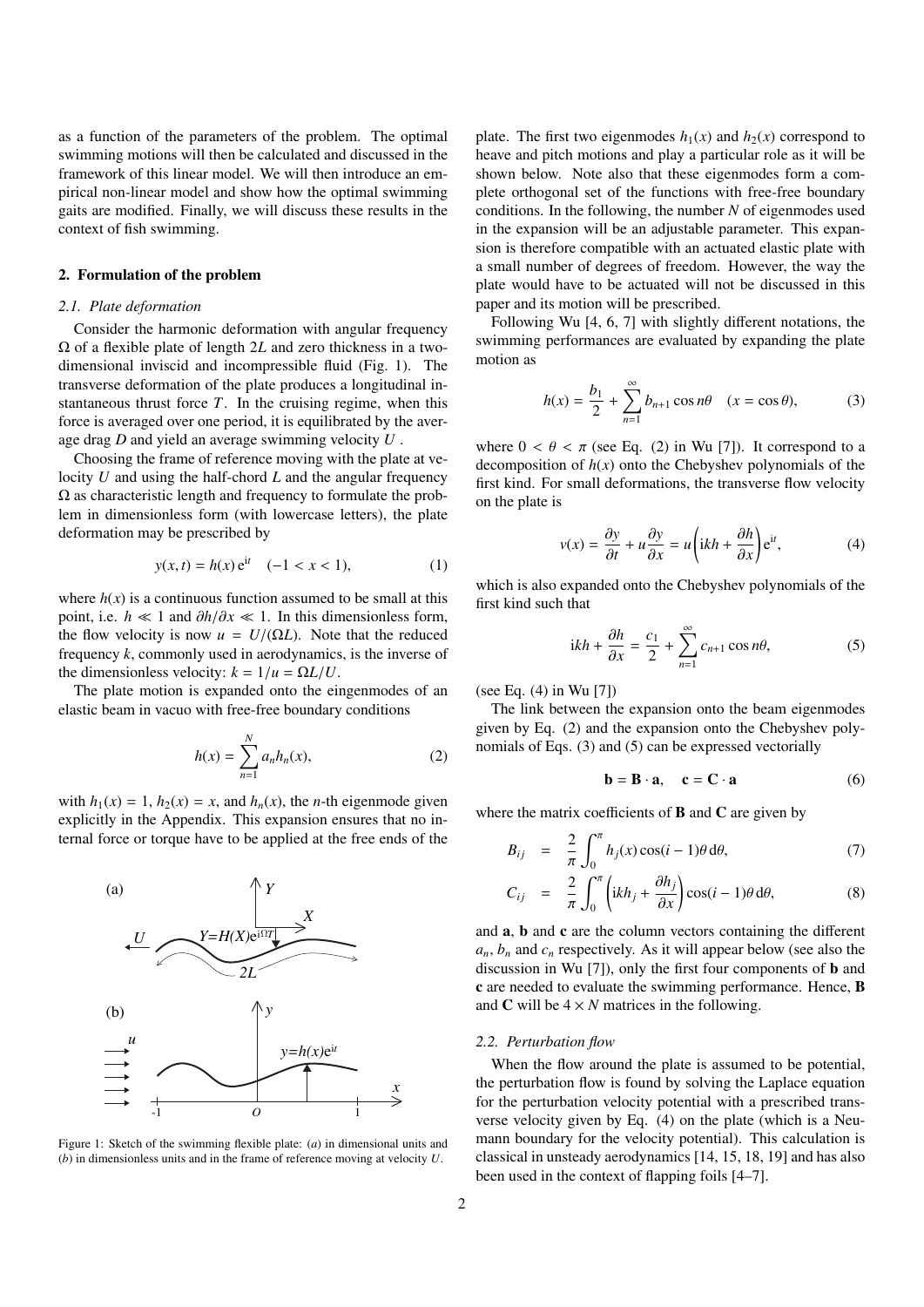When the problem is linearized, the distribution of vorticity in the plate depends linearly of the transverse flow velocity imposed on the plate. The flow being potential, the vorticity can only be generated in the viscous boundary layers attached to the plate surface. This vorticity is then shed in the wake at the trailing edge. In the linear limit, the vorticity is advected in the *x*-direction at the velocity *u*. The problem being timeperiodic with a period  $2\pi$  in dimensionless form, it results a space-periodic wake formed of vortex sheet along the *Ox*-axis with a wavelength  $\lambda = 2\pi u$ .

It is interesting to note that in swimming experiments, the wake behind the swimmer is a von Kármán wake when drag dominates and a reverse von Kármán wake when thrust dominates [20]. At the transition between these two regimes, the wake is formed of aligned vortices of alternate signs, very similar to the wake of the present linear potential theory.

For the sake of brevity and clarity, the calculation of the perturbation flow and perturbation pressure will not be detailed here and the readers interested in these details are referred to the above references.

#### *2.3. Recoil conditions*

If the flexible plate propels itself without external agencies, Newton's second law apply. This recoil condition require that the hydrodynamic lift and moment must be equal to the rate of change of the lateral and angular momentum of the body [6, 7]. Expressed vectorially, it follows that

$$
\mathbf{l}(k) \cdot \mathbf{c} = \frac{k^2}{\pi} \mathbf{L} \cdot \mathbf{a}, \tag{9}
$$

$$
\mathbf{m}(k) \cdot \mathbf{c} = -\frac{2k^2}{\pi} \mathbf{M} \cdot \mathbf{a}, \qquad (10)
$$

where the row vectors  $\bf{l}$  and  $\bf{m}$  only depend on the reduced frequency  $k$  and are given in the Appendix (see Eqs.  $(15-16)$  in Wu [7]).

The row vectors  $L$  and  $M$  are given by

$$
L_i = \int_{-1}^{1} m(x)h_i(x) \, \mathrm{d}x,\tag{11}
$$

$$
M_i = \int_{-1}^{1} x m(x) h_i(x) \, \mathrm{d}x,\tag{12}
$$

where  $m(x)$  is the dimensionless mass per unit length of the plate (using  $\rho L$  as the reference mass per unit length, with  $\rho$  the fluid density). We will assume that  $m(x)$  is semi-elliptic in this paper √

$$
m(x) = \mu \sqrt{1 - x^2},\tag{13}
$$

and  $\mu$  will be called the mass ratio. For a swimmer with same density as water, the maximum thickness-to-length ratio is  $\mu/2$ . In the following the value  $\mu = 0.3$  will be used, corresponding to an aspect ratio of 6.7, close to the values measured in most fish and cetacean species. The specific distribution of mass (semi-elliptic here) is not an important aspect of the problem: other distributions have been tested without affecting the results qualitatively.

The Eqs. (9) and (10) expressing Newton's second law allows to calculate the amplitudes  $a_1$  and  $a_2$  corresponding to heaving and pitching respectively as a functions of the other amplitudes  $a_n$ . In other words, when the swimmer prescribes a certain bending along its length, its transverse motion (heave) and rotation (pitch) are the result of the recoil conditions. It can thus be concluded that the number of degrees of freedom is  $N - 2$ , where *N* is the number of eigenmodes in Eq. (2).

## *2.4. Propulsion performance*

The time averages of thrust  $\langle T \rangle$ , energy loss  $\langle E \rangle$  and power required  $\langle P \rangle$  can be put in dimensionless form following Wu again [4, 6, 7]

$$
C_E = \langle E \rangle / \left(\frac{1}{4}\pi\rho U^3 L\right) = \mathbf{a}^* \cdot \mathbf{E}(k) \cdot \mathbf{a},\tag{14}
$$

$$
C_P = \langle P \rangle / \left( \frac{1}{4} \pi \rho U^3 L \right) = \mathbf{a}^* \cdot \mathbf{P}(k) \cdot \mathbf{a}, \tag{15}
$$

$$
C_T = \langle T \rangle / \left(\frac{1}{4}\pi\rho U^2 L\right) = C_P - C_E,\tag{16}
$$

where  $a^*$  denotes the adjoint of  $a$  (see Eqs.  $(6-8)$  in Wu [7]). Under this form, it is evident that the above coefficients are quadratic forms of the amplitude vector a.

When the plate is swimming at constant average speed, the average thrust  $\langle T \rangle$  has to be opposite to the average drag  $\langle D \rangle$ . If the flow is potential or if the viscous stresses are negligible (which is generally the case), the drag is also proportional to  $\rho U^2$  and therefore in dimensionless form this conditions reduces to

$$
C_T = C_D = \langle D \rangle / \left(\frac{1}{4}\pi\rho U^2 L\right),\tag{17}
$$

where the drag coefficient  $C_D$  only depend on the swimmer shape. In the following, the drag coefficient will be assumed to be constant,  $C_D = 10^{-2}$ . This value is relatively high for a streamlined body, but the results do not qualitatively depend on the particular value chosen.

If the thrust has to counterbalance the drag on average, the instantaneous values do not generally balance. This leads to small accelerations and decelerations over each period. However, when body inertia is present, these accelerations can be neglected and the instantaneous velocity is always equal to the average velocity at leading order.

The propulsion performance is usually measured with the hydrodynamic efficiency  $\eta$ , defined as the ratio of the power generated by the thrust to the total power required

$$
\eta = \frac{C_T}{C_P} = \frac{C_D}{C_P} = 1 - \frac{C_E}{C_P}.
$$
\n(18)

An alternative approach is to examine two quantities: the average swimming velocity and the consumption of energy per unit distance. In dimensionless form, these quantities reduce to the dimensionless velocity  $u = 1/k$  and the dimensionless consumption  $\xi$  given by

$$
\xi = \langle P/U \rangle / \left(\frac{1}{4}\pi\rho\Omega^2 L^3\right) = \frac{C_P}{k^2} = \frac{C_D}{\eta k^2},\tag{19}
$$

where  $P/U$  is the instantaneous hydrodynamic energy consumption per unit distance at leading order.

When the angular frequency  $\Omega$  is constant, the swimmer reaches a large velocity when the reduced frequency *k* is small.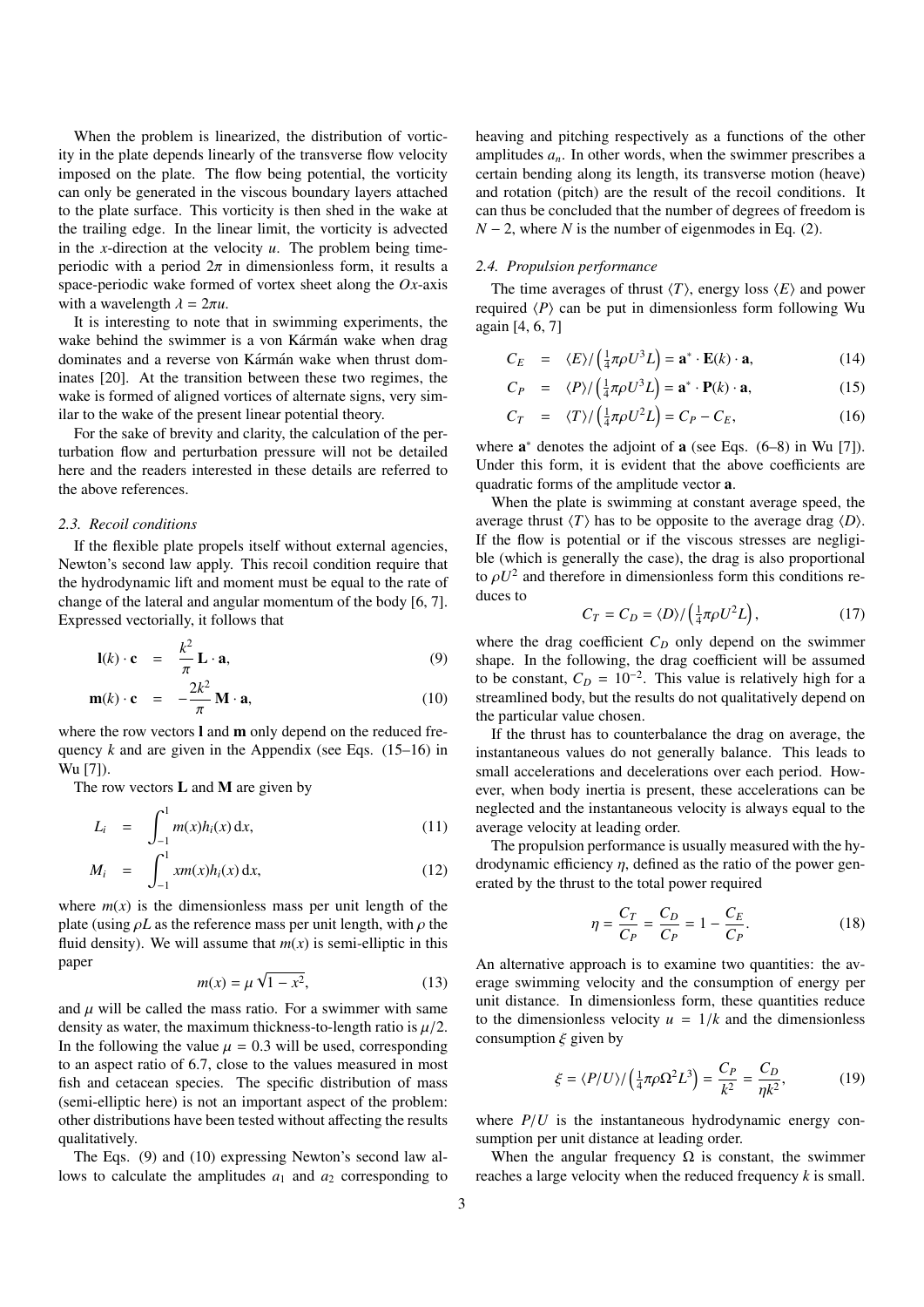But in this case, the consumption is large as  $\xi$  scales as  $k^{-2}$ <br>Cassuming that  $C_2$  is constant and *n* of order one). Therefore (assuming that  $C_D$  is constant and  $\eta$  of order one). Therefore, two asymptotic regimes can be distinguished: a *high-velocity regime* for asymptotically small *k* which implies a large consumption, and a *low-velocity regime* for large *k* which implies a low consumption. Moderate values of *k* will correspond to the *intermediate regime* and the value  $k = \pi$  will be chosen to describe this regime as it corresponds to a swimming velocity of one body length per period.

#### *2.5. Leading-edge suction*

The leading-edge suction *S* is the local thrust force arising from the singularity of the pressure at the leading edge. This force is never negligible and can be greater than the total thrust in some cases (the complementary thrust coming from the rest of the plate thus being negative). In dimensionless form, the average leading-edge suction can be calculated similarly to the total thrust

$$
C_{S} = \langle S \rangle / \left(\frac{1}{4}\pi\rho U^{2}L\right) = \mathbf{a}^{*} \cdot \mathbf{S}(k) \cdot \mathbf{a},\tag{20}
$$

where the matrix S is given in the Appendix.

It has been recognized that a large leading-edge suction may be hard to achieve in practice [5, 7, 11]. In such cases, one expects dynamic stall to occur, an ubiquitous phenomenon in helicopter flight and turbomachines which can limit or enhance the performances. In this case, a leading-edge vortex is detached and the hydrodynamic forces can no longer be described with the present potential flow theory. Some animals have also been shown to exploit the flow separation at the leading edge, in particular in flapping flight [21]. However, the phenomenon of dynamic stall is difficult to model adequately and the existing model usually consider rigid plates in steady flow [22].

It is beyond the scope of the present paper to develop a model of dynamic stall for a flexible plate in unsteady flow. Instead, the leading-edge suction will be constrained to zero which is possible for a large enough number of degrees of freedom  $(N − 2)$ . When  $C<sub>S</sub> = 0$ , the flow is almost parallel to the plate at the leading-edge in such a way that the pressure field is no longer singular at this point. One could alternatively impose the flow to be parallel to the plate at the leading edge by using the decomposition given by Eq. (3), which would results in  $C<sub>S</sub>$  being close to zero. Finally, another way to prevent large leading-edge suction would be to add the constrain  $C_S < C_T$ such that the thrust originating from the rest of the plate remains positive. These three alternatives have been tested and they give very similar results.

#### 3. Optimization of the linear problem

In this section, optimal plate deformations will be calculated for the different swimming regimes. This optimization procedure consists in finding the minimum of the dimensionless energy loss  $C_E$  given by Eq. (14) as a function of the reduced frequency *k* when the the amplitude vector a is varied.

This optimization is constrained by the recoil conditions of Eqs. (9) and (10) and by the balance of thrust and drag given



 $C_S = 0$ ,  $\mu = 0$  (dashed line),  $C_S = 0$ ,  $\mu = 0.3$  (solid line). The circles refer to the optimal gaits illustrated in Fig. 3. Figure 2: Efficiency as a function of the reduced frequency for the linear model. The parameters are  $C_D = C_N = 10^{-2}$ ,  $N = 5$  and:  $C_S \neq 0$ ,  $\mu = 0$  (dotted line);<br>  $C_S = 0$ ,  $\mu = 0$  (dashed line);  $C_S = 0$ ,  $\mu = 0$  3 (solid line). The circles refer to the optimal gaits illustrated in Fig. 3.

constrained, where 1 by Eq. (17). Since the thrust and energy averages are quadratic by Eq.  $(17)$ . Since the thrust and energy averages are quadratic functions of the amplitude vector **a**, its norm  $C_N$  will be also

$$
C_N = \sum_{n=3}^{N} |a_n|^2.
$$
 (21)

omitted in this norm since they are assumed to depend passively Note that the heave  $(n = 1)$  and pitch  $(n = 2)$  amplitudes are on the other amplitudes via the recoil conditions as explained above.

by Eq. (13), the number of modes *N*, the reduced frequency This optimization depends on the free parameters of the *k k k* and the values allowed for the leading-edge suction *C<sup>S</sup>* . In problem: the normalized drag  $C_D/C_N$ , the mass ratio  $\mu$  given this section, the values of the drag and norm will be fixed:  $C_D = C_N = 10^{-2}$  and the number of modes will be set to its minimum to allow for the constraints:  $N = 5$ . The main reason for keeping the value of *N* small is that, for larger values, the optimal deformation can locally exhibit large angles with the main flow and therefore escape the validity domain of the linear model. The dependence on the number of modes will be discussed with an appropriate non-linear model in the next section.

The function to minimize and the different constraints can all be expanded as polynomials of the amplitudes  $a_n$ . This property allows to find the global optimum for a given reduced frequency *k* with a symbolic calculation software such as Mathematica [23].

#### *3.1. Leading-edge suction*

For a massless flexible plate (i.e.  $\mu = 0$ , equivalent to a negligible thickness) and with a unconstrained leading-edge suction, the optimal efficiency has been calculated as a function of the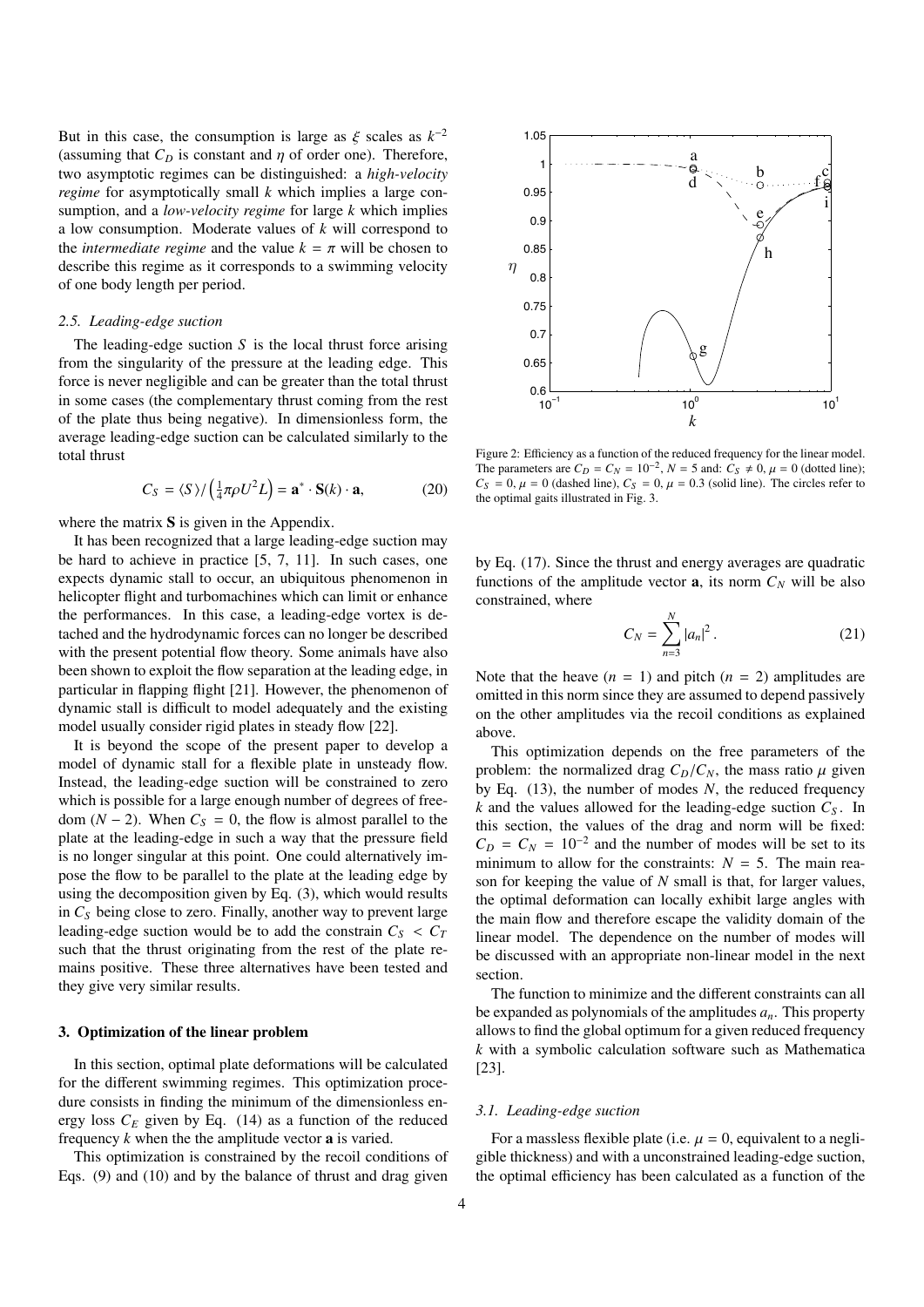

Figure 3: Optimal swimming gaits given by the linear model for  $C_D = C_N = 10^{-2}$ ,  $N = 5$  and different reduced frequencies *k* as labelled. The plate is moving from right to left and three instantaneous deformations are pictured per period (with no vertical magnification). The hydrodynamic efficiency associated with each of these gaits is given in Fig. 2.

reduced frequency (Fig. 2, dotted line). The corresponding optimal swimming gaits for  $k = \pi/3$ ,  $\pi$  and  $3\pi$  are reproduced in Fig. 3 (a–c). In the following, we will refer to these particular values of the reduced frequency as the high-velocity, intermediate and low-velocity regimes respectively.

In these three regimes, the leading-edge suction far exceeds the total thrust:  $C_S = 4.9C_T$ , 18.5 $C_T$  and 23 $C_T$  respectively. It means that the contribution of the thrust originating from the rest of the plate is negative. Since such a large leading-edge suction would be difficult to realize without dynamic stall, we have calculated the optimal swimming gaits with the additional constraint of zero leading-edge suction, with  $C_S$  given by Eq. (20).

The resulting efficiency is plotted in Fig. 2 with a dashed line. As expected intuitively, the efficiency is lower with this additional constraint. This is especially true in the intermediate regime when  $k \approx \pi$ . The corresponding optimal swimming gaits (see Figs. 3 b,e) indeed show different features in this regime. When the leading-edge suction is zero the plate follows an undulating path such that the leading edge is always parallel to its local velocity (this is also true for any point of the plate). When  $C<sub>S</sub>$  is non zero, the leading edge is no longer parallel to its velocity (Fig. 3 b) and the optimal gait looks 'anomalous'.

In the high-velocity regime ( $k \leq 1$ ), whether the leadingedge suction is constrained to zero or not, the optimal swimming gaits exhibits the same characteristics and the efficiency is almost equal to 100%. The amplitudes of heave and pitch dominate over the bending amplitudes and the path followed by the leading edge is a large amplitude sine curve (with this amplitude increasing as *k* decreases). Note that there is no solution for  $k < 0.22$  when the leading-edge suction is constrained to zero (and for  $k < 0.13$  without this constraint). This means that there is a maximum allowed speed in this case  $u = 1/k = 4.5$ . This maximum speed is the consequence of the imposed norm  $C_N = 10^{-2}$  as defined by Eq. (21). Note that the maximum velocity would be drastically reduced if the heave and pitch amplitudes were included in the definition of the norm  $C_N$ .

In the low-velocity regime ( $k \geq 10$ ), the optimal gaits are very similar whether the leading-edge suction is constrained to zero or not (Fig. 3 c,f). In this regime, the heave and pitch amplitude are almost zero and the deformation is approximately given by a sine function such that there are 1.5 wavelengths along the chord (there is 1 wavelength when  $k = \pi$  and approximately 1/3 wavelength with  $k = \pi/3$ ). This particular deformation and wavelength is constrained by the relatively small number of degrees of freedom allowed  $(N = 5)$ .

Since an unconstrained leading-edge suction leads to large values of  $C_S$  and mostly to negative values of the thrust originating from the rest of the plate surface, we will always add the additional constraint of zero leading-edge suction in the following.

#### *3.2. E*ff*ects of body inertia*

We now examine the effect of body inertia on the swimming performance by considering a mass ratio  $\mu = 0.3$ , still with zero leading-edge suction (i.e.  $C_S = 0$ ). The mass per unit chord as given by Eq. (13) reflects a swimmer of elliptical thickness with the same density as the surrounding fluid and with an aspect ratio AR =  $\mu/2$  = 0.15 (defined as the maximum thickness at mid chord divided by the chord).

The hydrodynamic efficiency of this elliptical swimmer is plotted as a function of the reduced frequency in Fig. 2 with a solid line, and the corresponding optimal gaits are illustrated in Fig. 3 (g–i). The main difference with the massless swimmer is that it is less efficient in the high-velocity regime with a hydrodynamic efficiency dropping to  $\eta \approx 0.65$  and a maximum speed of  $u = 1/k = 2.4$  (again this maximum speed is closely related to the imposed norm  $C_N = 10^{-2}$ ). The main reason for the loss of efficiency is that the effects of body inertia prevents large heave and pitch amplitudes and therefore the large-amplitude undulating path followed by the massless swimmer (Fig. 3 d) can no longer be achieved with inertia.

In the intermediate and low-velocity regimes, the optimal gaits and the efficiency are similar with that of the massless swimmer because heave and pitch are small in these regimes.

#### *3.3. Energy consumption*

The dimensionless energy consumption as defined by Eq. (19) is plotted as a function of the reduced frequency in Fig. 4.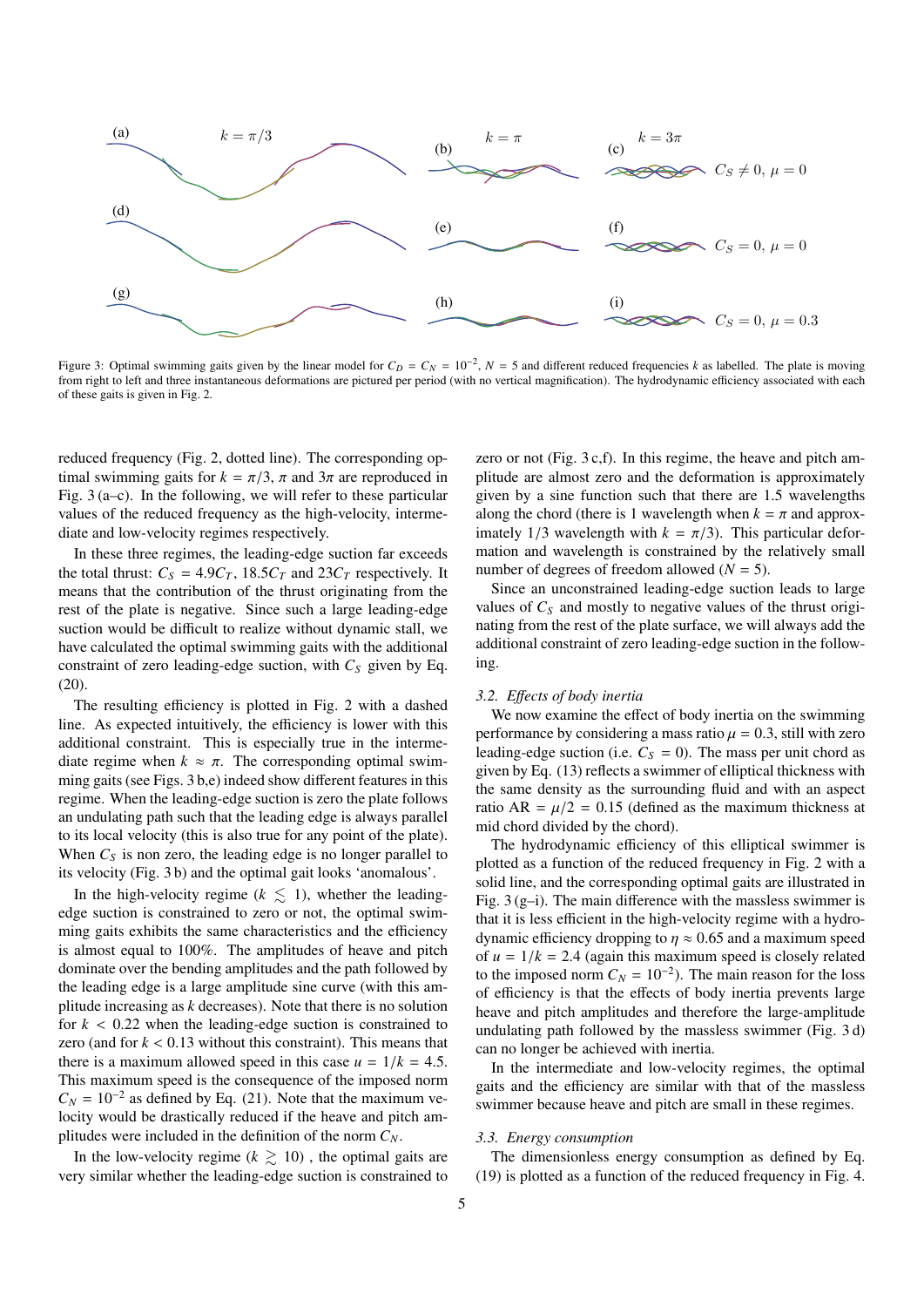

Figure 4: Energy consumption as a function of the reduced frequency for the same parameters as in Fig. 2.

eally increasing function of the cruising velocity. inertia or not), the consumption is a monotonically decreasing In all cases (with zero or non-zero leading-edge suction, with function of the reduced frequency, and therefore a monotoni-

s an advantage on both of these effect a compared to the other is no particular value of the reduced frequency for which there 0.25 e consumption and swimming speed, Fig. 4 thus shows that there insing velocity.<br>s evaluated in terms o If the swimming performance is evaluated in terms of both is an advantage on both of these criteria compared to the other a trade-off between consumption and speed.

mer can adjust it in order to obtain any particular value of the quency  $\Omega$ . If one allows this frequency to be varied, the swimthe reduced frequency and the different swimming regimes as-It should be pointed out here that the above argument on *k k* reduced frequency for a given targeted swimming velocity. In sumes that the swimmer deforms itself with a fixed angular frethis case, there will always be an energetic advantage to maximize the hydrodynamic efficiency.

#### 4. Non-linear effects

The major drawbacks of the linear model described above are the following. First, the amplitude of the plate deformation has to be prescribed to perform the optimization as the thrust and energy loss grows are quadratic forms of the plate amplitude. As it has been seen above, this arbitrarily imposed norm *C<sup>N</sup>* yields a maximum swimming velocity. Second, when calculating the optimal swimming gaits with a large number of degrees of freedom, the linear model predicts unrealistic deformations where small wavelength modes have large amplitudes and lead to large angles between the plate and the flow locally. To avoid these drawbacks and to take into account the saturation of both the thrust and the energy loss as the amplitude of the plate deformation grows, we propose here an empirical non-linear model.

#### *4.1. Model*

The sources of non-linearities are manifold in this problem. For instance, the thrust is obtained by integrating  $p(x) \sin \theta(x)$ along the plate chord, where  $p$  is the pressure difference across the flexible plate and  $\theta$  is the angle between the plate and the horizontal. One source of non-linearity here is the difference between  $\sin \theta$  and the *x*-derivative of the deformation used in the linear approximation which gives at second order (with real quantities now)

$$
\sin \theta = \frac{\mathrm{d}h}{\mathrm{d}x} \left( 1 - \frac{1}{2} \left( \frac{\mathrm{d}h}{\mathrm{d}x} \right)^2 + \cdots \right). \tag{22}
$$

For high-order bending modes, the derivative d*h*/d*<sup>x</sup>* scale as  $n|a_n|$  in first approximation, where *n* is the order of the mode.

The other source of non-linearity arises from the saturation of the pressure difference *p* for large deformations. To find this pressure difference, the velocity potential is first found by solving a Laplace equation with the Neumann boundary condition given by the kinematic boundary condition on the plate surface. This boundary condition states that the normal flow velocity should equal the normal plate velocity. When the deformation amplitude is finite, this Neumann boundary condition has to be applied away from the *Ox* axis and yield again to a geometric non-linearity for the pressure difference of the form

$$
p(x) = p_L \left( 1 - \alpha \left( \frac{dh}{dx} \right)^2 + \dots \right),\tag{23}
$$

where  $p_L$  is the pressure difference of the linear model and  $\alpha$ a coefficient which depends a priori on the particular mode of deformation and on the reduced frequency. Note that the sign of the coefficient  $\alpha$  is not necessarily positive.

Finally, as it has been shown by Chopra [24], the finite amplitude of the vortex sheet deformation in the wake leads to a non-linearity of the pressure difference of the form

$$
p(x) = p_L (1 - \beta k^2 |a|^2 + \cdots),
$$
 (24)

where  $\beta$  is a positive parameter. This particular non-linear term is due to the fact that the wake has a finite thickness that scales as |*a*| and a wavelength as  $\lambda = 2\pi/k$ .

To avoid too many empirical coefficients, we propose the following non-linear model, where the dimensionless energy loss, power required and average thrust are now given by

$$
C_E = \left(1 - \alpha_E k^2 C_{NL}\right) \mathbf{a}^* \cdot \mathbf{E} \cdot \mathbf{a},\tag{25}
$$

$$
C_P = \left(1 - \alpha_P k^2 C_{NL}\right) \mathbf{a}^* \cdot \mathbf{P} \cdot \mathbf{a},\tag{26}
$$

$$
C_T = C_P - C_E, \tag{27}
$$

where  $C_{NL}$  is the following norm

$$
C_{NL} = \sum_{n=1}^{N} n^2 |a_n|^2, \qquad (28)
$$

 $\alpha_E$  = 0.04 and  $\alpha_P$  = 0.08 are two empirical coefficients, and the recoil conditions given by Eqs. (9) and (10) are supposed to be unchanged.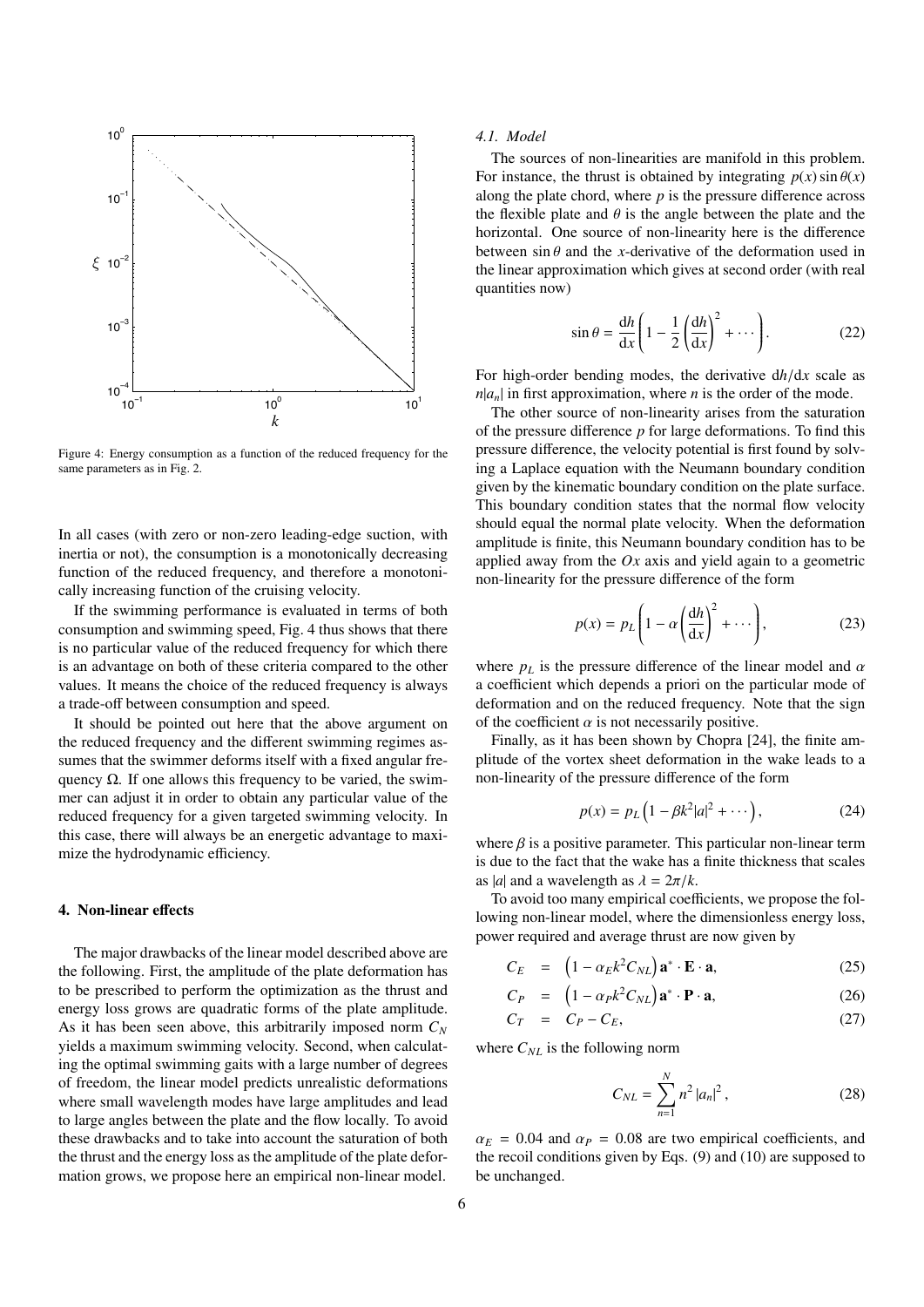When the deformation amplitude is small enough such that  $C_{NL} \ll 1$ , the linear model is recovered. When the amplitude increases the proposed non-linear model predicts the saturation of the thrust with a non-linear term that grows quadratically both with the reduced frequency (as predicted by the non-linearity due to the wake finite thickness) and with the order of the mode *n* (as predicted by geometric non-linearities). For asymptotically small reduced frequencies however, the proposed model probably underestimate the non-linearities as the added non-linear term vanishes for vanishing reduced frequency. Each eigenmode contributes to the saturation independently in this model and no interactions between modes are considered.

The present non-linear model is very crude but has several advantages. First, it is very simple and allows to perform a global optimization since the thrust and power coefficients are still given as polynomials of the amplitudes  $a_n$ . Second, it captures some essential features of the non-linear saturation such as the dependence on the reduced frequency and on the mode order (which is essential to prevent high-order modes to dominate). Finally, this model has only two adjustable parameters  $\alpha_F$  and  $\alpha_P$ . The results do not depend appreciably on the value of the coefficient  $\alpha_F$  as long as it is significantly lower than  $\alpha_P$ . For instance, this parameter could be taken to be zero without notable differences in the following calculations.

The value chosen for the coefficients  $\alpha_E$  and  $\alpha_P$  are an order of magnitude larger than what can be estimated from the analytical results of Chopra [24] for a heaving and pitching rigid plate, which gives  $\alpha_P \approx 0.003$ . They are also larger than what can be estimated from the theoretical/numerical results of Anderson *et al.* [25] also on a oscillating rigid plate:  $\alpha_P \approx 0.02$ . One of the reason to choose larger values in the present study is that the amplitude of the swimming modes and their Strouhal number is closer to what is observed in nature with these values. It could be also argued that for a plate of finite span, an additional energy is loss by the drag affecting the plate lateral displacement. This drag can be estimated to be proportional to the square of the lateral velocity and thus scales as  $|a_n|^2$ . If one were to choose smaller values for  $\alpha_E$  and  $\alpha_P$ , it would only increase the amplitude of the optimal swimming mode without qualitatively modifying its dependence on the reduced frequency and on the number of degrees of freedom.

#### *4.2. Results*

Using this non-linear model, we have performed optimization calculations keeping the drag coefficient constant  $(C_D =$  $10^{-2}$ ), the mass ratio constant ( $\mu = 0.3$ ) and increasing the num-<br>her N of modes of the decomposition starting with the minimal ber *N* of modes of the decomposition starting with the minimal value  $N = 5$ . The resulting optimal efficiencies are plotted as a function of the reduced frequency in Fig. 5 and the corresponding optimal swimming gaits are illustrated in Fig. 6.

The intuitive feature that the hydrodynamic efficiency should increase as the number of degrees of freedom increases is recovered by the model. Another feature, less intuitive, is that the efficiency globally increases when the reduced frequency decreases (or the swimming velocity increases) reaching values close to 100% when  $k \leq 1$ . This is very different from



Figure 5: Efficiency as a function of the reduced frequency for the non-linear model. The parameters are:  $C_D = 10^{-2}$ ,  $\mu = 0.3$ ,  $N = 5$  (dotted line),  $N = 7$ <br>(dashed line),  $N = 9$  (solid line), and the circles refer to the optimal gaits plotted (dashed line),  $N = 9$  (solid line), and the circles refer to the optimal gaits plotted in Fig. 6.

the linear model where it was the opposite (Fig. 2, solid line). The other difference is that there is no minimum reduced frequency, and thus no maximal dimensionless velocity allowed, the only limit being the prohibitive energetic cost for asymptotically large velocities. This point would probably be different with a non-linear model adapted to asymptotically small values of *k*.

The optimal gaits in the different swimming regimes for  $N =$ 5 (Fig. 6 a–c) share some properties with what was observed in the linear model for the same number of modes (Fig  $3 g-i$ ). The amplitude of heaving and pitching also decreases as the reduced frequency increases, but in the non-linear model, the amplitude of all modes decrease as the non-linearity grows as  $k^2$ and thus the amplitude, as defined by the norm  $C_N$  given by Eq. (21), is expected to decrease as  $k^{-2}$ . For the intermediate regime and with a small number of degrees of freedom (Fig. 6 b), the swimmer follows approximately a undulating path similarly to what was obtained in the linear model (Fig 3 b). However, in the high-velocity regime (Fig. 6 a), the optimal gait is somehow different and consists in a 'kink' propagated backwards by the swimmer. In the low-velocity regime (Fig. 6 c), the optimal gait is again an undulation with approximately 1.5 wavelengths along the plate chord similarly to the linear case (Fig. 3 c) but with a smaller amplitude.

In the non-linear model maximum efficiency is achieved when the reduced frequency is small while the opposite is true in the linear model when body inertia is taken into account. This difference arises from the fact that the norm  $C_N$  is fixed in the linear model whereas it is free and varies roughly as  $k^{-2}$  in the non-linear model.

When the number of modes is increased, swimming is more efficient and this gain in efficiency is reflected in the optimal swimming gaits. For the intermediate regime for instance (Fig. 6 b,e,h), as *N* is increased, the amplitude of the undulat-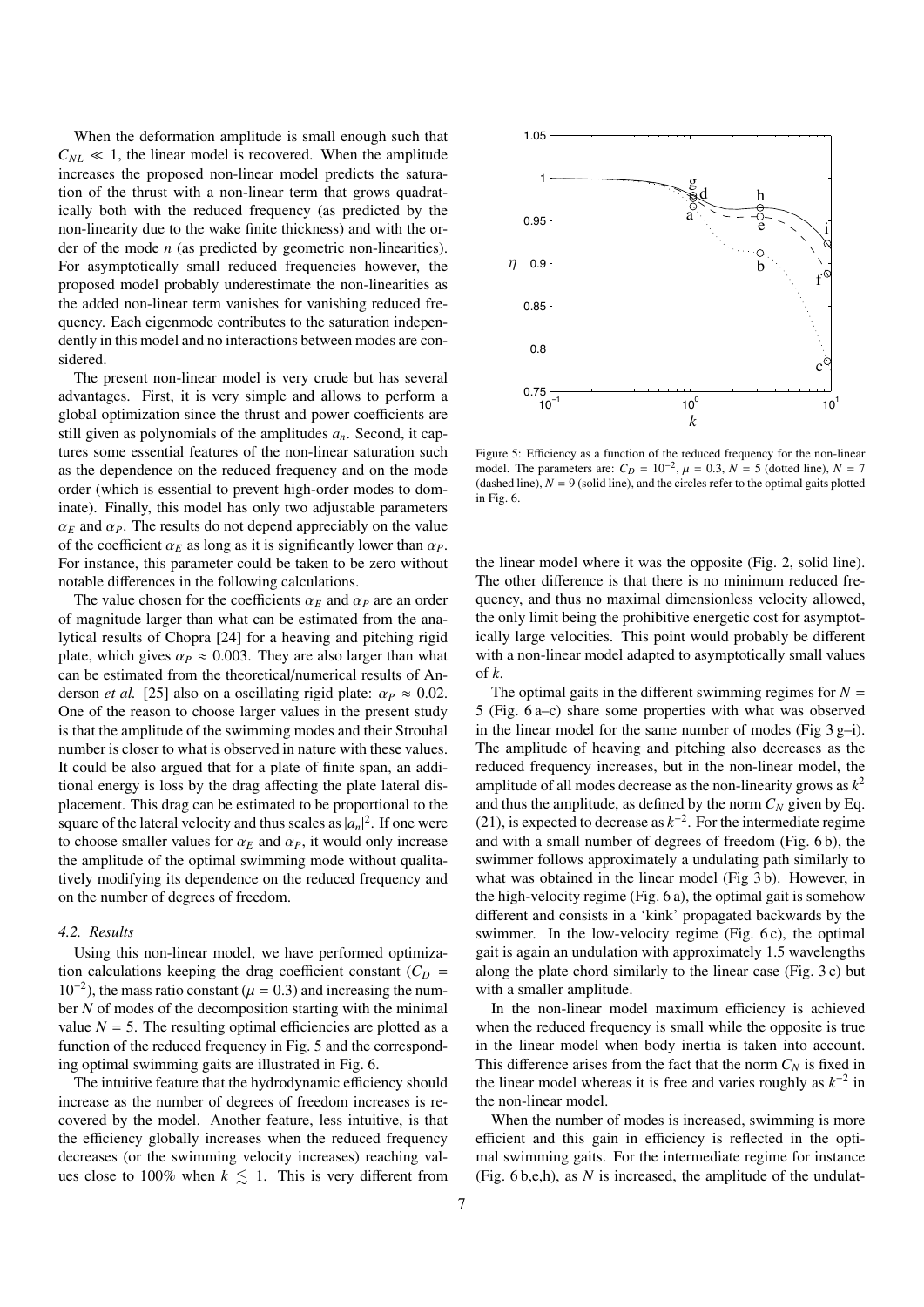

Figure 6: Optimal swimming gaits given by the non-linear model for  $C_D = 10^{-2}$ ,  $C_S = 0$ ,  $\mu = 0.3$ . The reduced frequency *k* and the number of modes *N* are varied as labelled. The hydrodynamic efficiency and the Strouba as labelled. The hydrodynamic efficiency and the Strouhal number associated with each of these gaits are given in Figs. 5 and 7.

ing path followed by the leading edge is reduced whereas the amplitude at the trailing edge is increased. The optimal mode envelope thus exhibits a maximum at the tail which is more pronounced as  $N$  increases. This can be related to the result of Lighthill [5] using elongated-body theory which shows that the confinement of undulations to a reduced fraction of the fish's length near the caudal fin should produce a gain in efficiency. The hypotheses used by Lighthill are very different from the b present work because elongated-body theory assumes that the f fish span is small compared to its length, and he also assumes that the lateral fish motion generates a drag due to vortex shedding. However, the conclusion is similar and suggests that confining the deformation near the trailing edge leads to more efficient swimming for all aspect ratios.

# 4.3. Strouhal number

From the above calculations of optimal swimming gaits, we have evaluated the corresponding Strouhal number defined as

$$
St = \frac{\Omega A}{2\pi U} = \frac{k}{\pi} \left| \sum_{n=1}^{N} a_n h_n(1) \right|,
$$
 (29)

where *A* is the peak-to-peak amplitude at the trailing edge. The results are plotted as a function of the reduced frequency in Fig. 7.

For a given *N*, and over a wide range of the reduced frequency  $(1 \leq k \leq 10)$ , the Strouhal number is almost constant:  $St \approx 0.15$  for  $N = 5$ ;  $0.2 < St < 0.25$  for  $N = 7$ ;  $0.25 < St < 0.3$ for  $N = 9$ . This is probably due to the particular form of the non-linear term chosen in the model which induces that  $k^2C_{NL}$ should be almost constant such that the thrust saturates (indeed the calculations show that  $k^2C_{NL} \approx 4$  over the whole range of *k*). And therefore the amplitudes  $a_n$  should decrease as  $k^{-1}$ . However, the fact that the Strouhal number is almost constant does not reflect that the high-velocity regime is dominated by heaving and pitching whereas the low-velocity regime is dominated by the higher order modes.

When the number of modes *N* increases, the Strouhal number increases also, showing again that high efficiency favors a plate deformation with large deformation near the trailing edge. We



Figure 7: Strouhal number as a function of the reduced frequency. Same parameters as Fig. 5.

have performed calculations in the intermediate regime  $(k =$  $\pi$ ) with *N* up to 15 (not plotted here) and they show that the Strouhal number grows monotonically up to  $St = 0.35$  without clear signs of saturation.

Surprisingly, the Strouhal numbers obtained with the present simple model for  $N \ge 7$  falls within the range of Strouhal numbers measured on swimming [26, 27] and flying [28] animals:  $0.2 < St < 0.4$ . Indirectly, this supports the belief that animal locomotion is tuned for high hydrodynamical efficiency.

# 5. Discussion

In this paper, the propulsion performance and the optimization of a flexible plate undergoing a harmonic motion have been addressed. When this plate is free of external forces, its heave and pitch motions are found by using recoil conditions and thus are the results of its particular bending deformation. Using a linear model based on potential flow theory, the aver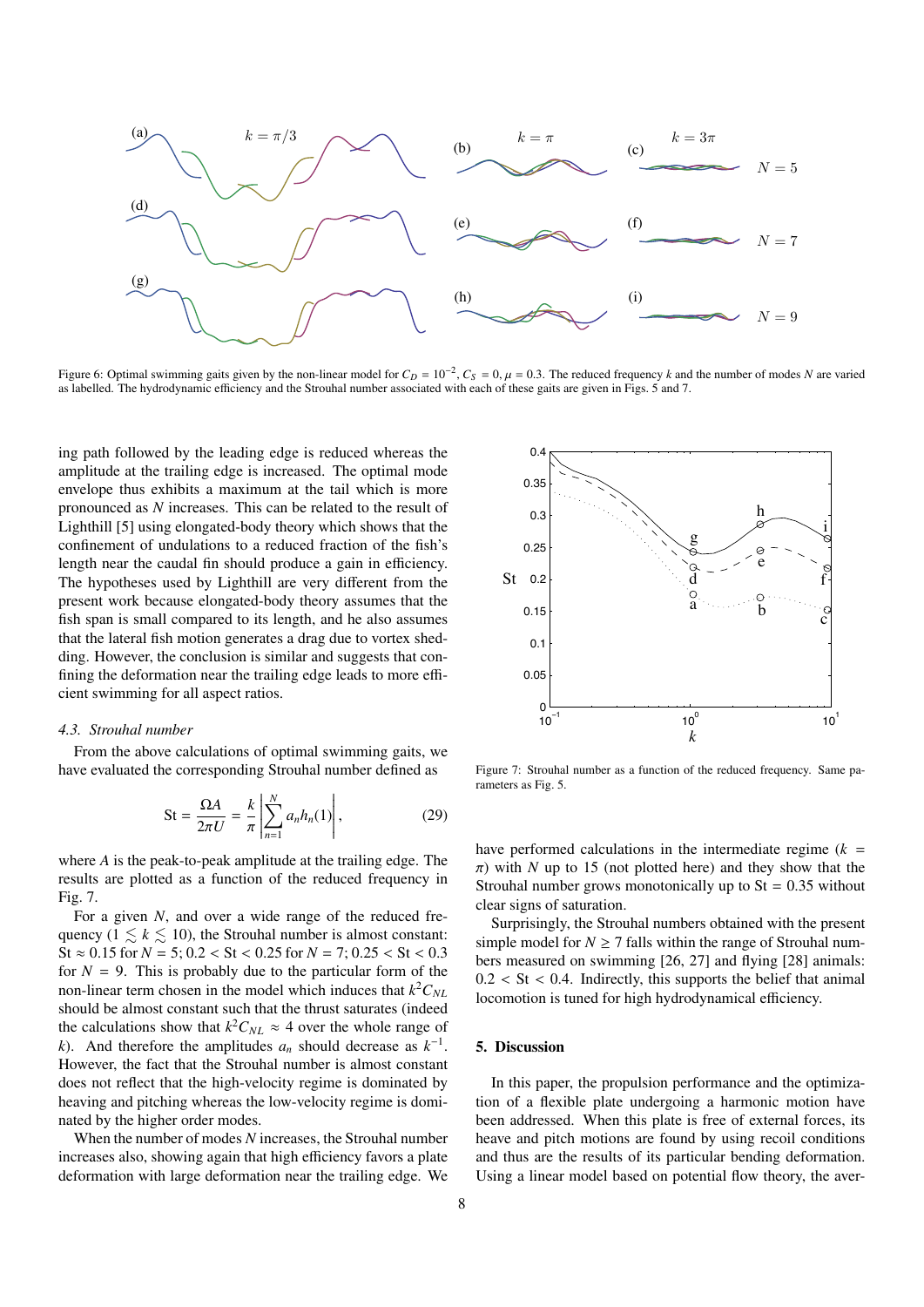age thrust power and wasted power can be calculated explicitly and an optimization procedure can be performed. Different optimal swimming regimes have been identified: a lowvelocity regime in which the energy consumption is small, a high-velocity regime implying a large energy consumption and an intermediate regime. We have shown that constraining the leading-edge suction to zero, in order to avoid dynamic stall, the optimal swimming gaits consist in an undulation of the plate with the number of wavelength along the plate chord increasing as the reduced frequency increases (corresponding also to a decrease of both the swimming velocity and energy consumption). We have also shown that taking into account the effects of body inertia reduces the hydrodynamic efficiency, particularly in the high-velocity regime (for asymptotically small reduced frequencies).

An empirical non-linear model has also been proposed to model the amplitude saturation in swimming. This simple model allows to find optimal swimming gaits for the different regimes which are close to what is observed in nature. In particular, it is shown that a gain in efficiency is obtained when allowing a larger number of degrees of freedom, the resulting gait having a larger deformation near the trailing edge. The Strouhal number of these swimming modes have also been calculated and is found to lie in the interval  $0.2 < St < 0.4$  for all swimming regimes, as it has been measured on swimming and flying animals [26–28]. With more numerical or experimental data on the propulsion of undulating plates, a more refined model could certainly be developed, giving a better insight into the physical mechanism of swimming but probably at the cost of simplicity.

The present study being two-dimensional, one possible refinement would be to take into account the three-dimensional effects on the swimming efficiency. This has been done by Chopra [29] on oscillating foils of different planforms. The major effect is that the average pressure along the span is lower than what is to be expected from a two-dimensional calculation, in agreement with unsteady airfoil theory [19, 30]. In the case of a flexible plate, a similar effect has been mentioned by the authors in another context [31, 32]. On that account, the thrust should be lower when taking into account the three-dimensional effects but the picture should be qualitatively unchanged.

One possible application of the present theoretical study would be to address the swimming mechanism of animals like rays for which a two-dimensional approach seems appropriate. One particularity of these animals however is that they usually swim very close to the sea floor. It would be interesting to understand how the presence of this near wall modifies the swimming performance and if the optimal swimming gaits are different in this case.

Acknowledgements. This work was sponsored by the French ANR under the project ANR-06-JCJC-0087.

## Appendix A.

#### *Appendix A.1. Eigenmodes*

The eigenmodes of an elastic beam in vacuo are given by

$$
h_n(x) = \cos k_n x + \cosh k_n x
$$
  
+ $\gamma_n (\sin k_n x + \sinh k_n x)$  (*n*  $\ge$  3), (A.1)

with

$$
\gamma_n = \frac{\cosh k_n - \cos k_n}{\sin k_n - \sinh k_n},\tag{A.2}
$$

and  $k_n$  the solutions of  $\cos k_n \cosh k_n = 1$  sorted in ascending order such that  $k_3 = 4.7300$ ,  $k_4 = 7.8532$ , etc.

# *Appendix A.2. Hydrodynamic lift and moment*

The row vectors **l** and **m** needed to calculate the hydrodynamic lift and moment are given by

$$
\mathbf{l}(k) = \left( C(k) + \frac{ik}{2}, C(k), -\frac{ik}{2}, 0 \right), \tag{A.3}
$$

$$
\mathbf{m}(k) = \left( C(k), C(k) - 1 - \frac{ik}{4}, -1, \frac{ik}{4} \right), \tag{A.4}
$$

where  $C(k)$  is the Theodorsen function [14]

$$
C(k) = \frac{H_1^{(2)}(k)}{H_1^{(2)}(k) + iH_0^{(2)}(k)},
$$
 (A.5)

with  $H_n^{(2)}$  the Hankel function of the second kind.

#### *Appendix A.3. Averaged thrust and energy*

The  $N \times N$  matrices needed to calculate the average energy loss, power required and leading-suction force are given by

$$
\mathbf{E}(k) = B(k) \mathbf{F}^* \cdot \mathbf{F},
$$
  
\n $i_k$  (A.6)

$$
\mathbf{P}(k) = -\frac{\mathrm{i}k}{2}\mathbf{G}^T \cdot \mathbf{F} + \frac{\mathrm{i}k}{2}\mathbf{F}^* \cdot \overline{\mathbf{G}},\tag{A.7}
$$

$$
\mathbf{S}(k) = \mathbf{H}^* \cdot \mathbf{H}, \tag{A.8}
$$

where the asterisk denotes the adjoint matrix and the bar the complex conjugate, with  $B(k) = \mathcal{R}(C(k)) - |C(k)|^2$ ,

$$
\mathbf{F} = (\mathbf{r}_1 + \mathbf{r}_2) \cdot \mathbf{C}, \tag{A.9}
$$

$$
\mathbf{G} = (C(k)\mathbf{r}_1 + (1 - C(k))\mathbf{r}_2) \cdot \overline{\mathbf{B}},
$$
(A.10)

$$
\mathbf{H} = (C(k)\mathbf{r}_1 - (1 - C(k))\mathbf{r}_2) \cdot \mathbf{C}, \tag{A.11}
$$

and

$$
\mathbf{r}_1 = (1,0,0,0), \tag{A.12}
$$

$$
\mathbf{r}_2 = (0, 1, 0, 0). \tag{A.13}
$$